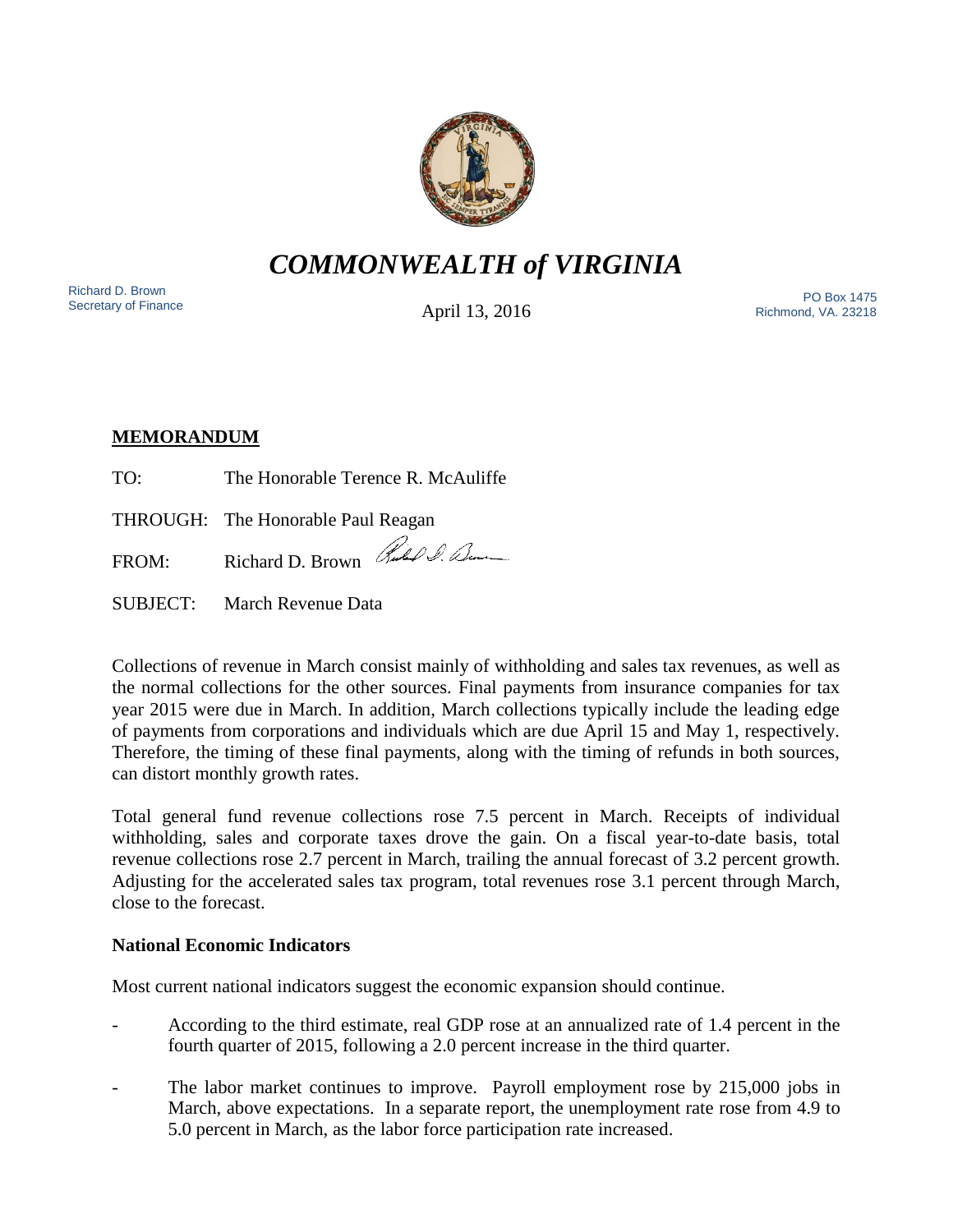- Initial claims for unemployment declined by 9,000 to 267,000 during the week ending April 2. The four-week moving average increased by 3,500 to 266,750. The level of claims is consistent with an improving labor market.
- The Conference Board's index of leading indicators rose 0.1 percent in February, the first increase in three months. Four of the ten components increased in February.
- The Conference Board's index of consumer confidence rose from 94.0 to 96.2 in March. The expectations component drove the increase while the present conditions component declined for the month.
- Activity in the manufacturing sector improved in March. The Institute of Supply Management index rose to 51.8, its third consecutive increase, and rose above the expansionary threshold of 50.0 for the first time since August 2015.
- The CPI fell 0.2 percent in February and stands 1.0 percent above February 2015. Core inflation (excluding food and energy prices) increased 0.3 percent in February and is 2.3 percent above a year ago.
- At its March meeting, the Federal Reserve announced that it is maintaining the federal funds target rate at the range of 0.25 to 0.5 percent.

### **Virginia Economy**

The Virginia Employment Commission released re-benchmarked employment data for calendar years 2014 and 2015. The revisions were quite small for fiscal year 2015, but substantially stronger for the first half of fiscal year 2016, particularly in the Richmond-Petersburg MSA. Statewide payroll employment growth of 0.8 percent in fiscal year 2015 was increased to 1.1 percent with the revision. For the first half of fiscal year 2016, however, growth of 1.2 percent in the previously reported data was revised up to 2.3 percent. Following are the revised growth rates in the major metro areas over the first six months of the fiscal year, with the previously reported growth in parentheses: Northern Virginia rose 2.2 percent (2.2 percent); Hampton Roads grew 1.2 percent (1.0 percent); and Richmond-Petersburg rose 3.6 percent (0.4 percent).

In February, the most recent month available, Virginia employment rose 2.5 percent from February of last year. Northern Virginia also posted growth of 2.5 percent; Hampton Roads grew 0.4 percent; and Richmond-Petersburg rose 4.3 percent. The seasonally adjusted unemployment rate was unchanged at 4.1 percent in February and stands 3.3 percentage points below the peak of 7.4 percent in January and February of 2010.

The Virginia Leading Index declined 0.4 percent in February after rising 0.2 percent in January. Future employment, auto registrations, and the U.S. leading index improved in February, while initial claims for unemployment increased. On a regional basis, the indexes for Richmond and Charlottesville increased in February while the Hampton Roads index was unchanged. The indexes for the remaining eight MSAs declined in February.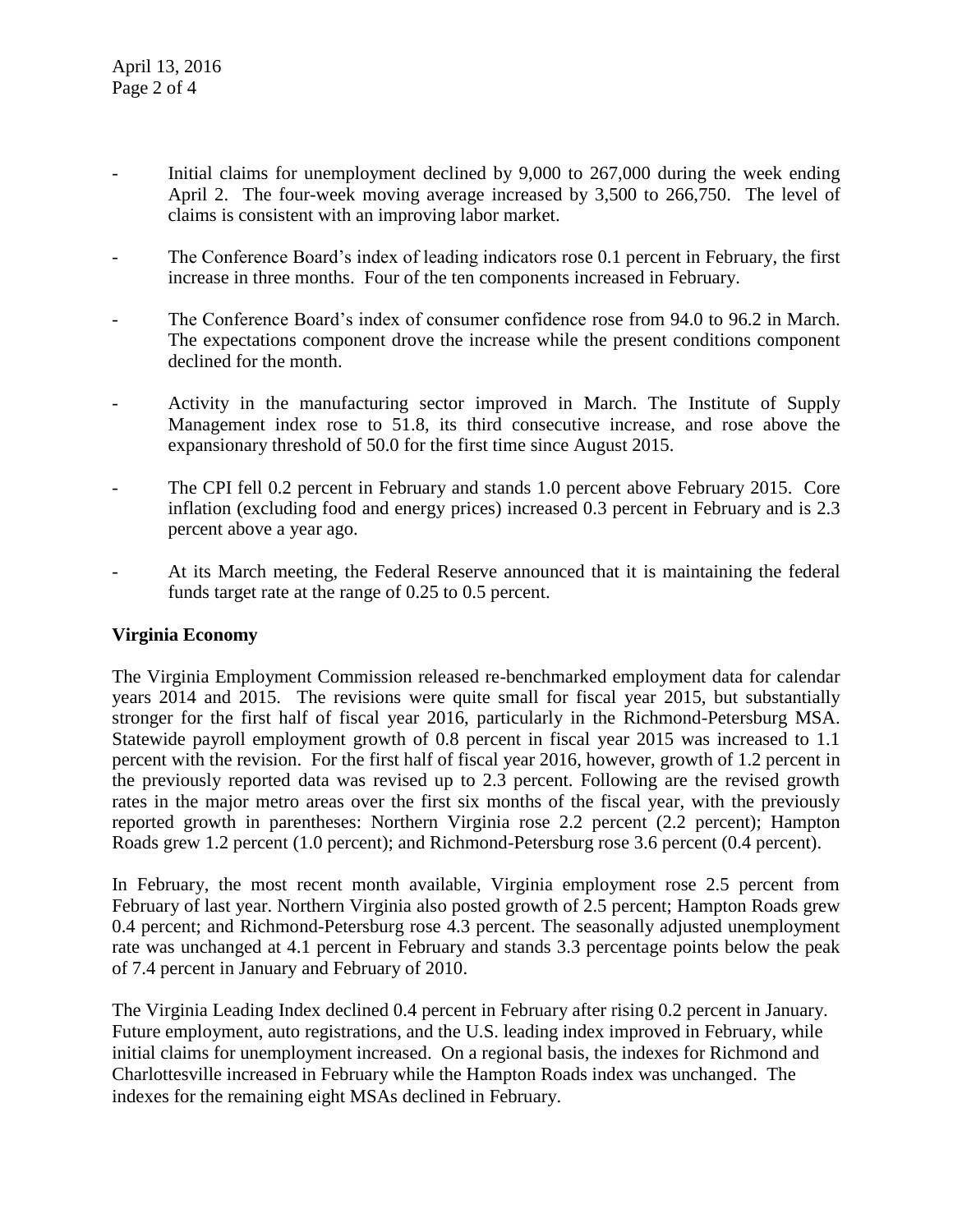April 13, 2016 Page 3 of 4

### **March Revenue Collections**

Total general fund revenue collections rose 7.5 percent in March. Receipts of individual withholding, sales and corporate taxes drove the gain. On a fiscal year-to-date basis, total revenue collections rose 2.7 percent in March, trailing the annual forecast of 3.2 percent growth. Adjusting for the accelerated sales tax program, total revenues rose 3.1 percent through March, close to the forecast.

*Net Individual Income Tax (70% of general fund revenues)*: Through March, collections of net individual income taxes rose 3.5 percent from the same period last year, below the annual estimate of 4.0 percent growth. Performance in each component of individual income tax is as follows:

*Individual Income Tax Withholding (63% of general fund revenues)*: With an extra deposit day compared with March of last year, collections of payroll withholding taxes grew 10.4 percent for the month. Year-to-date, withholding collections are 3.3 percent ahead of the same period last year, trailing the estimate of 4.1 percent growth.

*Individual Income Tax Nonwithholding (17% of general fund revenues)*: March is not a significant month for collections in this source. Receipts were \$165.6 million in March compared with \$151.1 million in March of last year. Year-to-date, collections through March rose by 6.2 percent, ahead of the annual estimate of 1.9 percent growth.

*Individual Income Tax Refunds*: The Department of Taxation issued \$406.1 million in refunds in March compared with \$330.3 million last year, a 23.0 percent increase. Since the start of the filing period beginning January 1, TAX has issued 1.7 million refunds compared with 1.6 million through March of last year. The average check size is up 2.0 percent from the same period last year. Year-to-date, refunds have risen 5.8 percent, ahead of the annual estimate of 1.2 percent growth.

*Sales Tax (18% of general fund revenues)*: Collections of sales and use taxes, reflecting February sales, rose 8.5 percent in March. On a year-to-date basis, collections have risen 1.6 percent, trailing the annual estimate of 4.1 percent growth. Adjusting for the accelerated sales tax program, sales tax collections have grown by 3.8 percent year-to-date, lagging the forecast.

*Corporate Income Tax (4% of general fund revenues)*: March is not a significant month for collections in this source. Most of the activity in March is from companies making final tax year 2015 payments ahead of the April 15 due date. Collections of corporate income taxes were \$115.8 million in March, compared with receipts of \$86.9 million in March of last year.

Year-to-date collections have fallen 11.2 percent from the same period last year, compared with the annual estimate of a 13.1 percent decline. Next month's collections will provide a clearer picture of trends in this source as final payments for tax year 2015 and estimated payments for tax year 2016 are received.

*Wills, Suits, Deeds, Contracts (2% of general fund revenues)*: Collections of wills, suits, deeds, and contracts – mainly recordation taxes – were \$30.5 million in March, compared with \$31.6